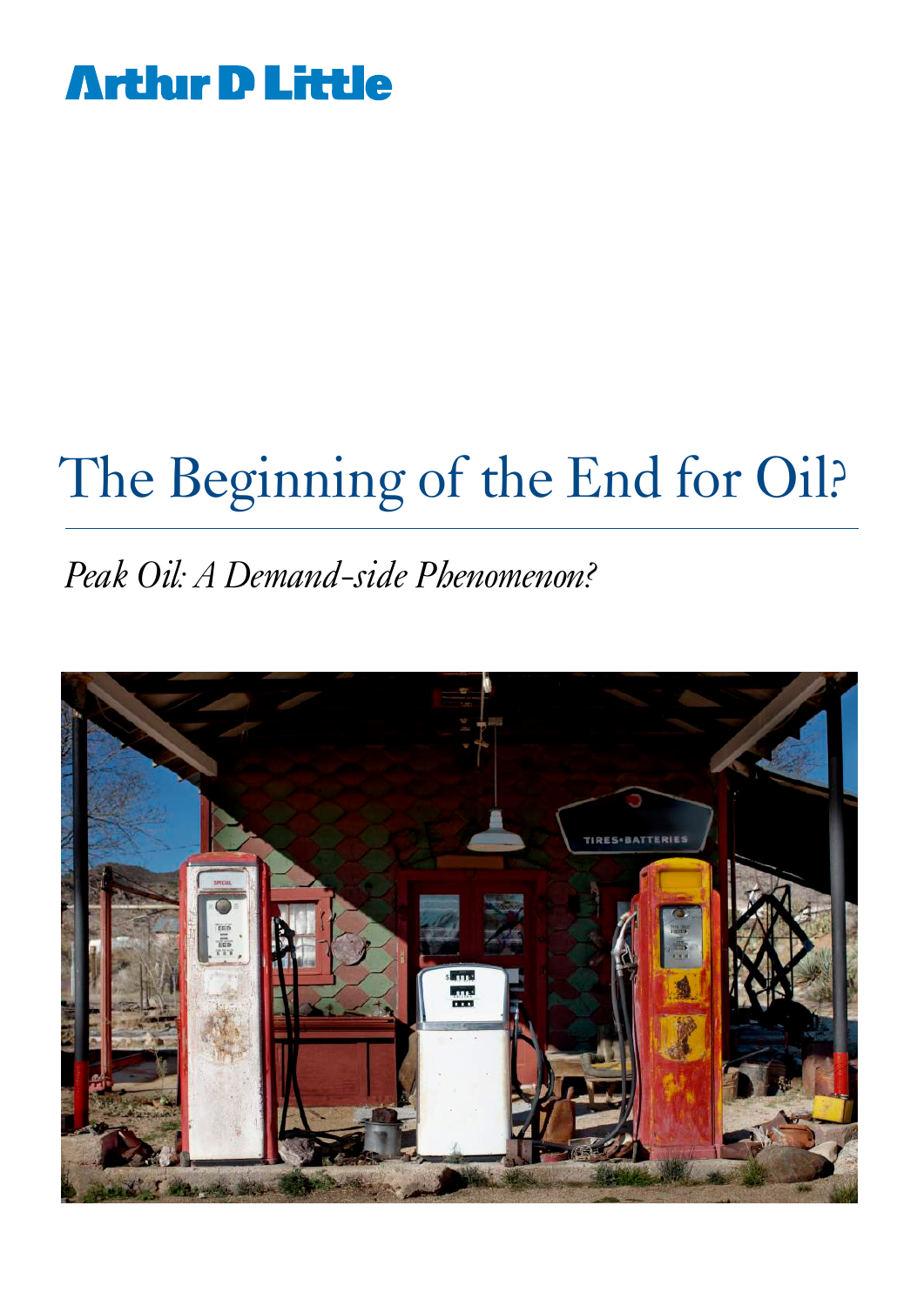### Introduction

#### **A misplaced consensus?**

Across the energy industry, there appears to be a strong consensus that the economic crisis of 2008/9 will cause only a short-term slowdown in rising energy consumption and prices; and that after the storm has passed the world will resume its path of increasing energy use, with oil retaining its predominant position in the energy mix, and with prices resuming their inexorable climb to ever-higher levels. This consensus takes support, for example, from the recent International Energy Outlook issued (mid-2008) by the US Department of Energy's Energy Information Administration, which projects total world consumption of marketed energy will increase by 50% between 2005 and 2030; similar data has been supplied by the Parisbased International Energy Agency (IEA), and other sources.

However, in November 2008 the IEA, in its annual World Energy Outlook, made a significant revision to its forecast of oil consumption. In its Reference Scenario, which amongst other things assumes no change in government policies, forecast oil demand in 2030 was 10 million barrels a day lower than in its previous analysis. Moreover, the IEA's Executive Director, Nobuo Tanaka, essentially disowned this same Reference Scenario, asserting that: "Current trends in energy supply and consumption are patently unsustainable – environmentally, economically and socially." To which he could have added "and geopolitically".

While there is no doubt that renewed growth in the world economy, whenever that kicks in, will generate an increasing need for energy, we believe that the consensus about oil's continuing dominance may be misplaced. We can envisage an alternative future track, where oil loses its share in the energy mix more quickly than the consensus expects.

What is giving substance to this alternative scenario? The convergence of three powerful policy drivers; price volatility, security of supply, and climate change, the implications of which are explored in this paper. The mutually reinforcing impact of these three drivers, and their persuasiveness to those shaping the policy frameworks in all the major consuming markets of the world, including, very importantly, China, could, in our view, act as a catalyst for new policies that set us down the road to quite a different future. In this alternative future, the three converging drivers we have identified all point to the desirability of accelerating the transition to a new, post-hydrocarbons, energy era. And, perhaps counter-intuitively, it may be oil, given its particular demand characteristics, that is most at risk in this context.

Such an alternative scenario has, of course, profound implications for all businesses engaged in the energy industry, be they oil, gas, coal or power companies. This paper outlines those implications.



#### Figure 1. World Marketed Energy Use by Fuel Type, 1990-2030

Cover image: Photo by © Naki Kouyioumtzis/axiomphotographic.com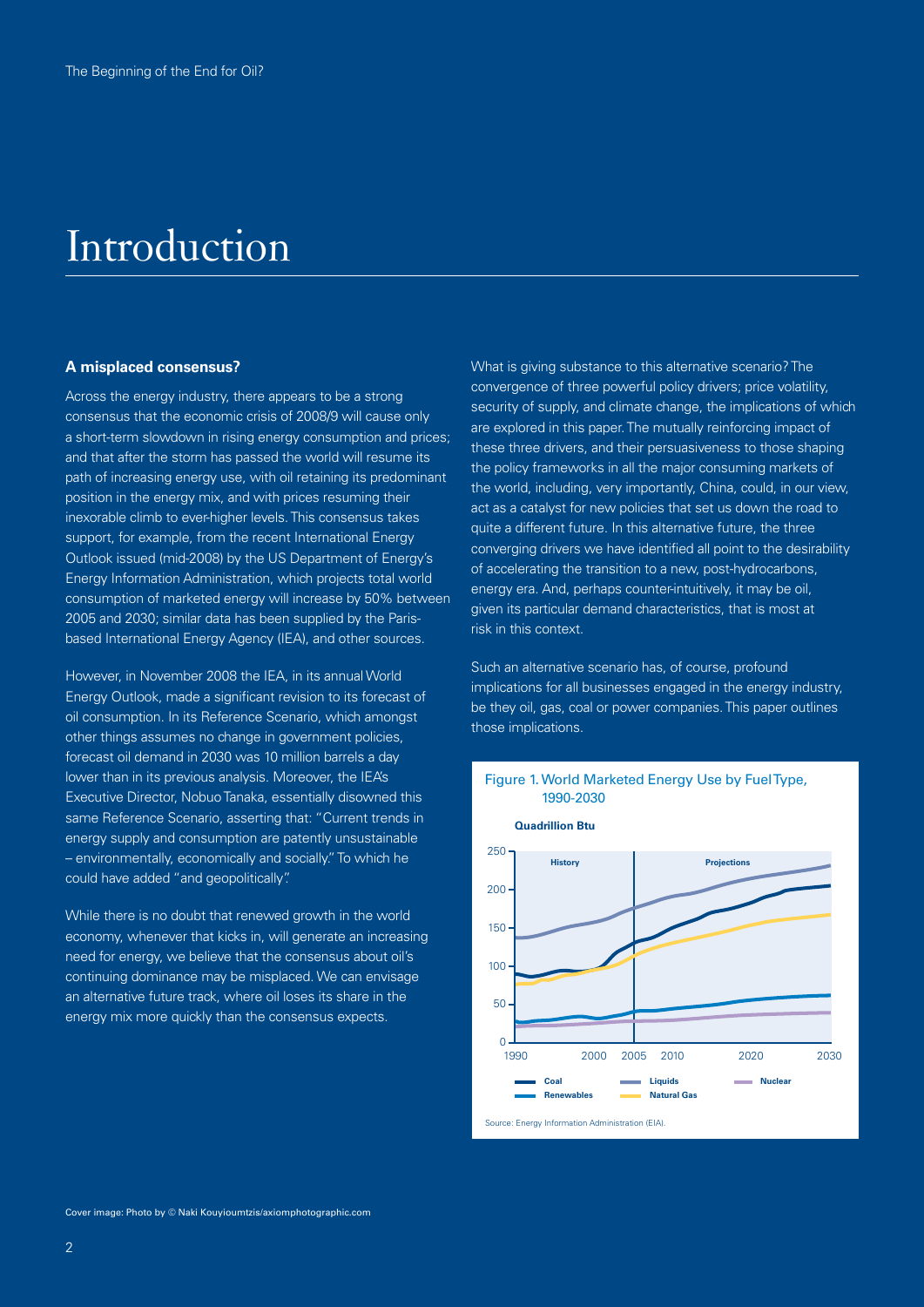### Temporary Blip or Tipping Point?

In the last year or so, oil prices have reached record highs – and also been their lowest for four years. The fall in oil prices has, unsurprisingly, been attributed to weaker demand, a function of the slowing down of the global economy. The consensus expectation is that oil supply tightness will reemerge when the world economy starts to recover, and that prices will accordingly start to rise again.

However, there is an alternative plausible reading of the situation. We do anticipate recovery of demand and prices in the nearer term, though there must be a large question mark as to when this will begin. Thereafter, however, we may be closer than most people currently believe to a 'tipping point' which would see long-term downward pressure on the demand for oil and oil products. In this scenario, seen as the antithesis to the "peak oil" argument, we could see oil demand peaking before oil supply does.

This alternative view derives from the three powerful, and completely aligned, policy drivers influencing decision making in all the major oil consuming areas. These drivers are:

- $\blacksquare$  the political undesirability of extreme price volatility
- security of supply
- $\blacksquare$  climate change

Individually, each constitutes a major issue. But it is their strong alignment in terms of the required policy responses that multiplies their power to bring about major change. These drivers are converging at a time when the USA (consuming almost one-quarter of the world's oil) has a new president focused on creating an American green energy economy to free the country from the 'tyranny' of foreign oil. The evidence of Barack Obama's early days in office indicates he will not be slow to act where he feels action is needed.

In addition, perhaps less obviously but very compellingly, it must be recognised that these issues apply as much to China (where the administration may be less constrained in its ability to implement long-term thinking and policy) as they do to the USA and Europe.

China, for example, has certainly identified increasing energy import dependency (primarily on the Middle East for oil and potentially on Russia for gas) as a major threat to the long-term sustainability of its economic growth and development. And while the commitment to climate change per se may appear less clear, the fact remains that its alignment with the other policy drivers, at a time when environmental awareness is growing in the country, serves to reinforce the same policy imperatives. There is no doubt that, on the basis of this analysis, it has already begun actively to promote a new energy future, with considerable resources being devoted to new technologies in this domain (and it is not too far-fetched to suggest that China may be the source of significant breakthroughs).

*"The fall in oil prices has, unsurprisingly, been attributed to weaker demand, a function of the slowing down of the global economy."*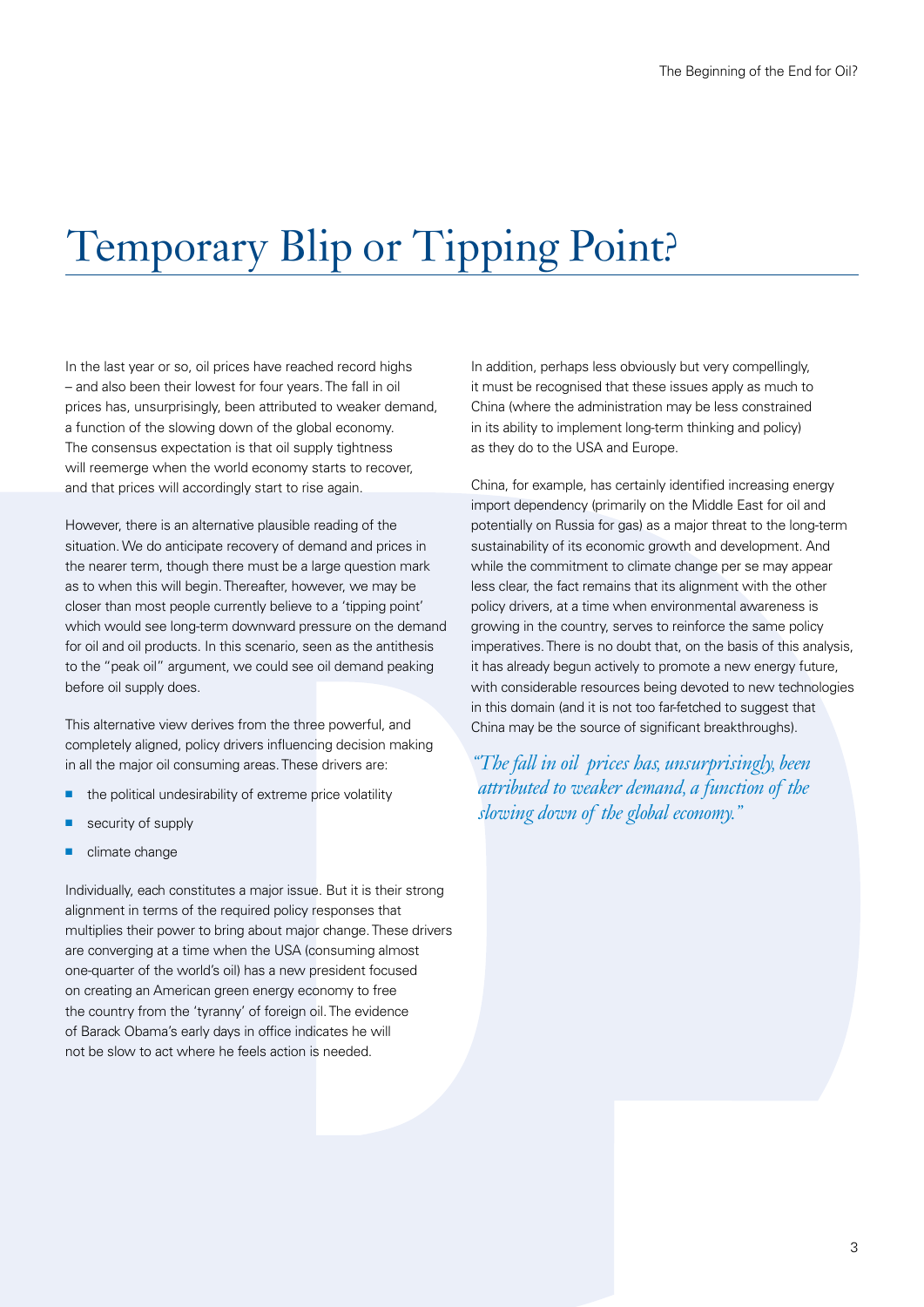In the meantime, it is taking concrete action to build a bridge to this new energy future. For example, its decision to acquire hydrocarbon resources in Africa and elsewhere in the international arena has been seen by many as highlighting China's increasing long-term dependency on oil, but can be more accurately interpreted as part of a coherent policy to mitigate such risks in the medium-term before moving beyond them in the longer-term.

Similar reluctance to rely on imports is evident in Europe. The European Commission's proposed Energy Security and Solidarity Action Plan (announced 13 November 2008) includes reducing dependence on imports, through investment and diversification.

The options open to policy makers in terms of addressing these three, mutually reinforcing, drivers fall, essentially, into three classes:

- **Promoting energy efficiency in industry, in society,** and in government itself.
- $\blacksquare$  Encouraging technology advances automotive, alternative/ renewable energy, carbon dioxide capture and storage (CCS).
- $\blacksquare$  Increasing the share of nuclear energy in the overall mix (in the broader context of promoting a greater general diversity in energy supply).

A number of policy levers are available to pursue these options. One, and arguably the single most important one, is the introduction of a coherent and consistent international carbon regime. Progress on this has been slow; but, without it, international businesses struggle to establish and implement effective global strategies for emissions management that will benefit all their stakeholders.

A second lever takes the form of legal and regulatory frameworks aimed at providing the right incentivisation structures so that, for example, renewable energies can grow to commercial scale more quickly, demonstration projects focused on CCS can be brought forward, and infrastructure supporting alternative vehicle use can be expanded.

Appropriate fiscal/subsidy regimes provide a third lever for policy makers. One example would be the introduction of shorter-term measures to ensure that, despite the current weakness in commodity markets, end-user energy prices remain at a level that still encourages the development of alternatives.

Depending on how these and other levers are applied, the world could – over the next 5 to 10 years – move away from the current consensus oil-centric 'business as usual' scenario to quite a different trajectory, and towards a radically different energy mix.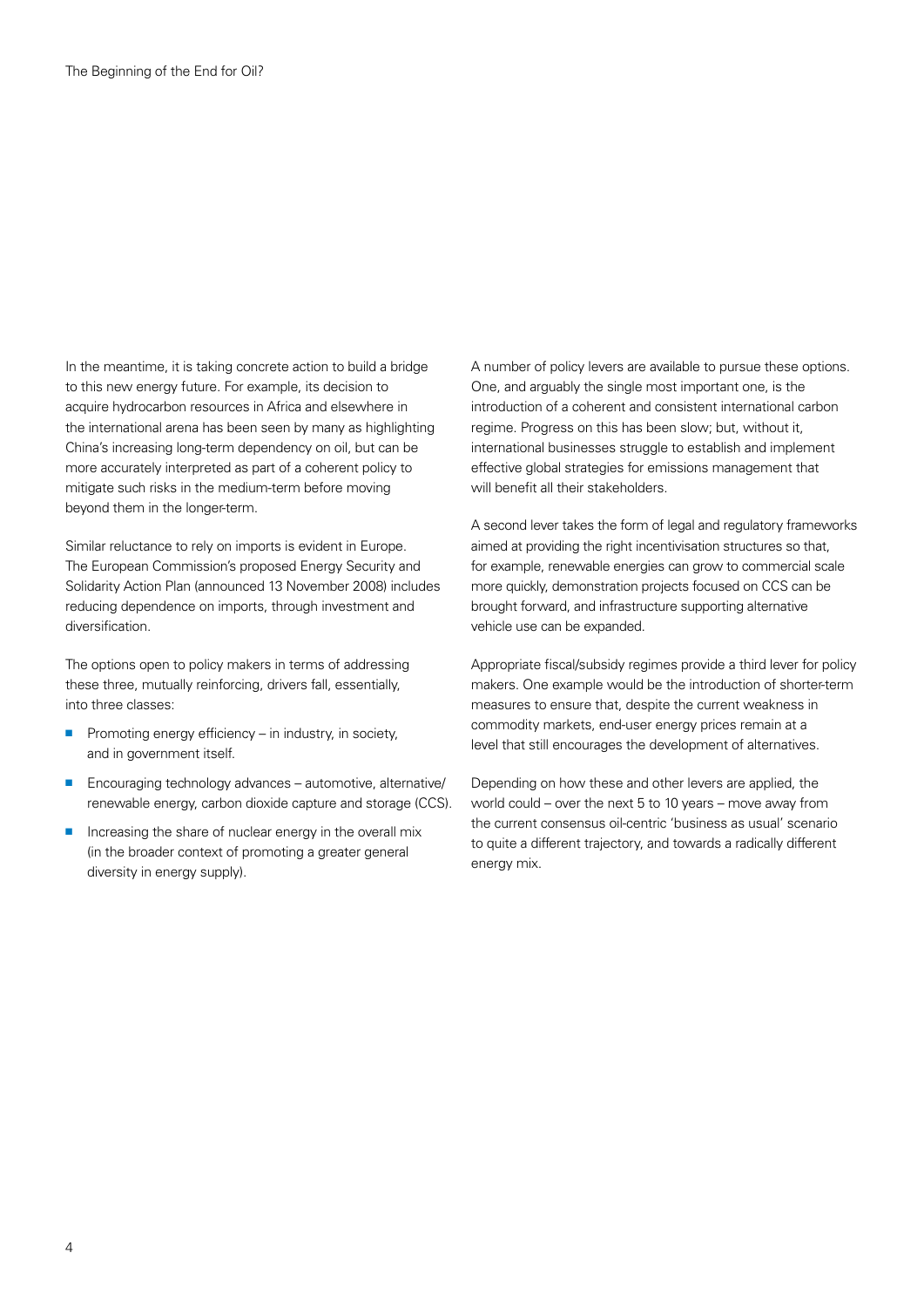### Changing Composition of Oil Demand

But why the suggestion that oil demand in particular is so exposed to these shifts? The answer stems from the structure of that demand and its vulnerability to technology change. It is the transportation sector that dominates oil demand – consuming over 50% of the oil produced worldwide today (a figure forecast to rise to nearer 60% by 2030) – and it has been the long-standing lack of alternatives to oil in this sector that has underpinned its dominance and left the supply side in the driving seat, so to speak. But now the signs of change are everywhere to be seen, with technology innovation in the automotive sector rapidly gaining momentum.

Such signs of change are clear, for example, in the recent refusal of Congress to lend \$34 bn to the big US car makers – General Motors, Chrysler and Ford – facing economic difficulties unless they commit to greening up their businesses. News reports highlighted how, in exchange for any loans, the Detroit-based firms would have to improve the fuel efficiency of their vehicles, invest in the development of new automotive technology, and look into how they might use their excess capacity to build bus and rail cars for public transport.

With major and sustainable fuel efficiency improvements (both incremental and those which derive from technology change) in prospect in coming years, the impact on oil demand will be significant.

A common riposte to such an argument is that, while this is certainly true for the OECD countries where the automotive sectors are mature, any benefits in terms of reduced oil demand will be massively outweighed by the numbers of new cars that will provide mobility to millions for the first time in the BRIC countries, with China to the fore, in the coming decades. Already, for example, official statistics show that between 1990 and 2005, the number of motorists in India tripled and the number in China rose tenfold; this is seen as only the tip of the iceberg.

Meanwhile, it has not been lost on many observers that having more fuel efficient cars but in greater numbers does less for the environment than is needed. Even more important, however, in policy terms, are the implications of growing import dependency in those countries where vehicle populations are set to rise so significantly. It is not stretching credulity to suggest that the Chinese authorities, as they look forward to the prospective growth of their national vehicle fleet into the hundreds of millions, would prefer these vehicles to be powered by something other than the internal combustion engine, with its associated reliance on imported oil.

We can therefore suggest that more fundamental changes than fuel efficiency may well be on the way, in terms of both technology and mobility behaviours, and that we may see China taking a leading role in this respect. Policy changes may also engender a shift to more use of public transport, through a judicious combination of incentives, fiscal and regulatory moves (e.g. London's congestion charge).

To summarise, it is possible to envisage a scenario where the trends and policies discussed above start to develop real momentum, a scenario in which people rapidly shift to alternative, non-oil-dependent modes of transport, industry's share of oil consumption continues to fall as it has done for 30 years or more, and agricultural, commercial and public service energy users are offered subsidies and other incentives to move to alternative (e.g. renewable) sources of energy. In such circumstances, it is not unreasonable to suggest that demand for oil could peak much earlier than most currently anticipate, before going into a long-term decline trend thereafter. This is of course just one scenario, but it is one to which we attach increasing plausibility.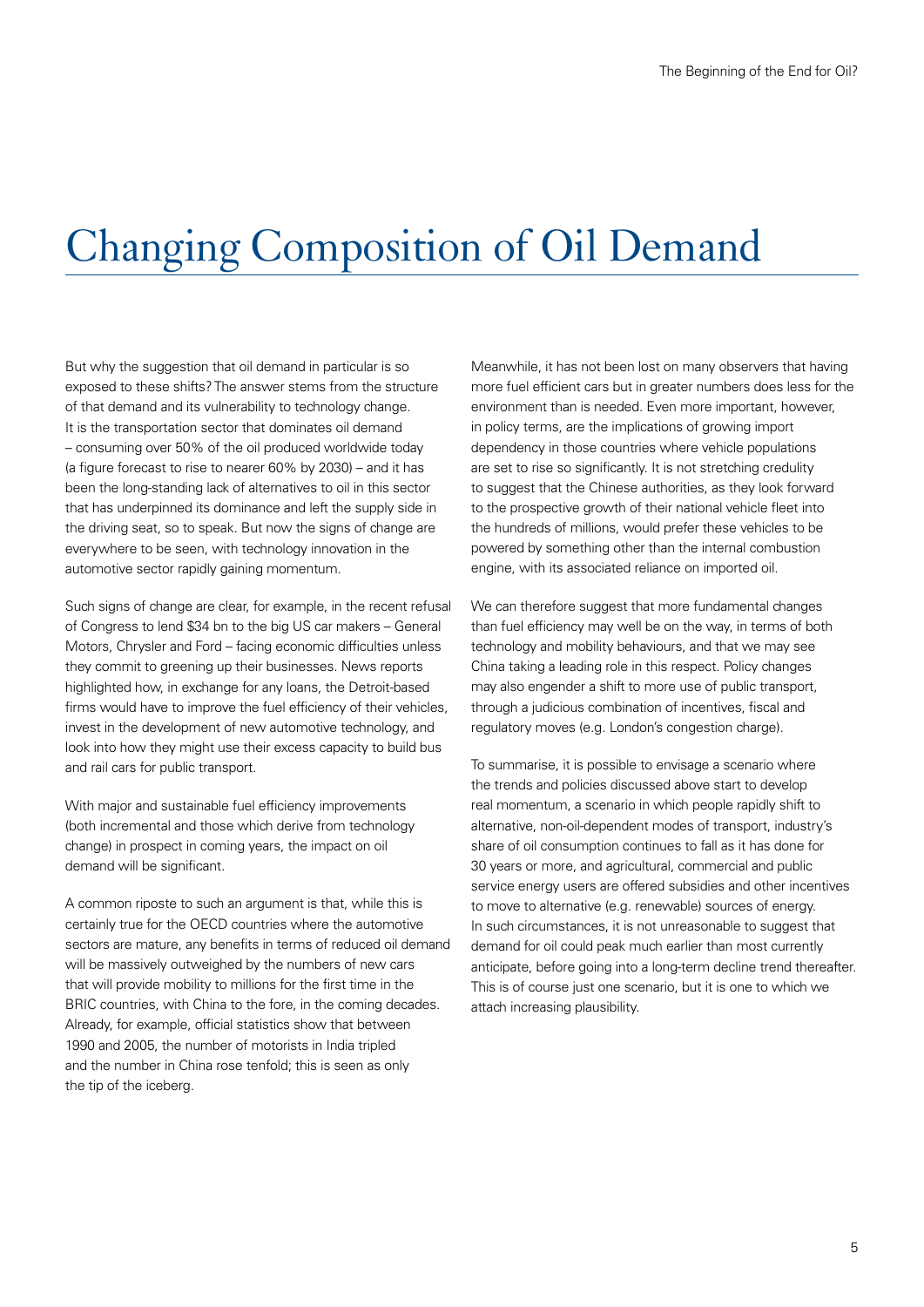### Future Prospects for Other Fossil Fuels

In the short-to medium-term, it is likely that the three convergent policy drivers will have less impact on the demand for natural gas, whose growth prospects, at least in this timescale, therefore appear more assured. Four factors underpin this likelihood: the scale of projected rises in energy demand, even after factoring in the impact of the economic downturn; gas's position as the cleanest of the fossil fuels; the speed with which gas-fired power stations can be built relative to other power options (e.g. nuclear); and the cost equation.

However, as a longer-term option, gas suffers from its own issues of security of supply, as the events in Eurasia at the beginning of 2009 demonstrated yet again. On top of geopolitical uncertainties, it is well known that most of the 'easy' gas has now been extracted, and the costs and complexities of exploration and production continue to rise. And diversity of gas supply is less broad than regions like Europe, with declining indigenous resources, may feel comfortable with.

Europe may focus on putting in place a coherent policy framework across the EU to enhance inter-connectivity and to promote diversity of supply through projects such as the Nabucco pipeline. Or it may choose to make the appropriate policy and long-term investment decisions now to move away from hydrocarbons altogether. In practice, some combination of the two can be expected, and recent events may provide a boost to the European Commission in implementing policies that it has been advocating for some time, but has found difficulty in securing support for amongst the Member States.

Similar choices face policy makers in other regions as well. And a move to reduce hydrocarbon dependency clearly brings coal into the spotlight. Coal's major advantages – relatively low and predictable costs and large indigenous supplies in high energy demand regions (e.g. the USA and China) – make it a compelling solution to growing concerns over price volatility and security of supply, our first two policy drivers.

*"Europe may focus on putting in place a coherent policy framework across the EU to enhance inter-connectivity and to promote diversity of supply through projects such as the Nabucco pipeline."*

However, the fact that coal is also the fossil fuel that emits the most carbon dioxide suggests that its future is closely tied to success or otherwise in developing the technology of CCS. One can paint two very divergent pictures as regards to the future for coal. On the one hand, if policy makers fail to construct consistent, coherent regulatory and fiscal frameworks to encourage CCS demonstration and commercialisation projects, the future for coal would seem bleak in light of our climate change policy driver. If CCS can be made to work, however, coal could be a major beneficiary of the trends that we identify.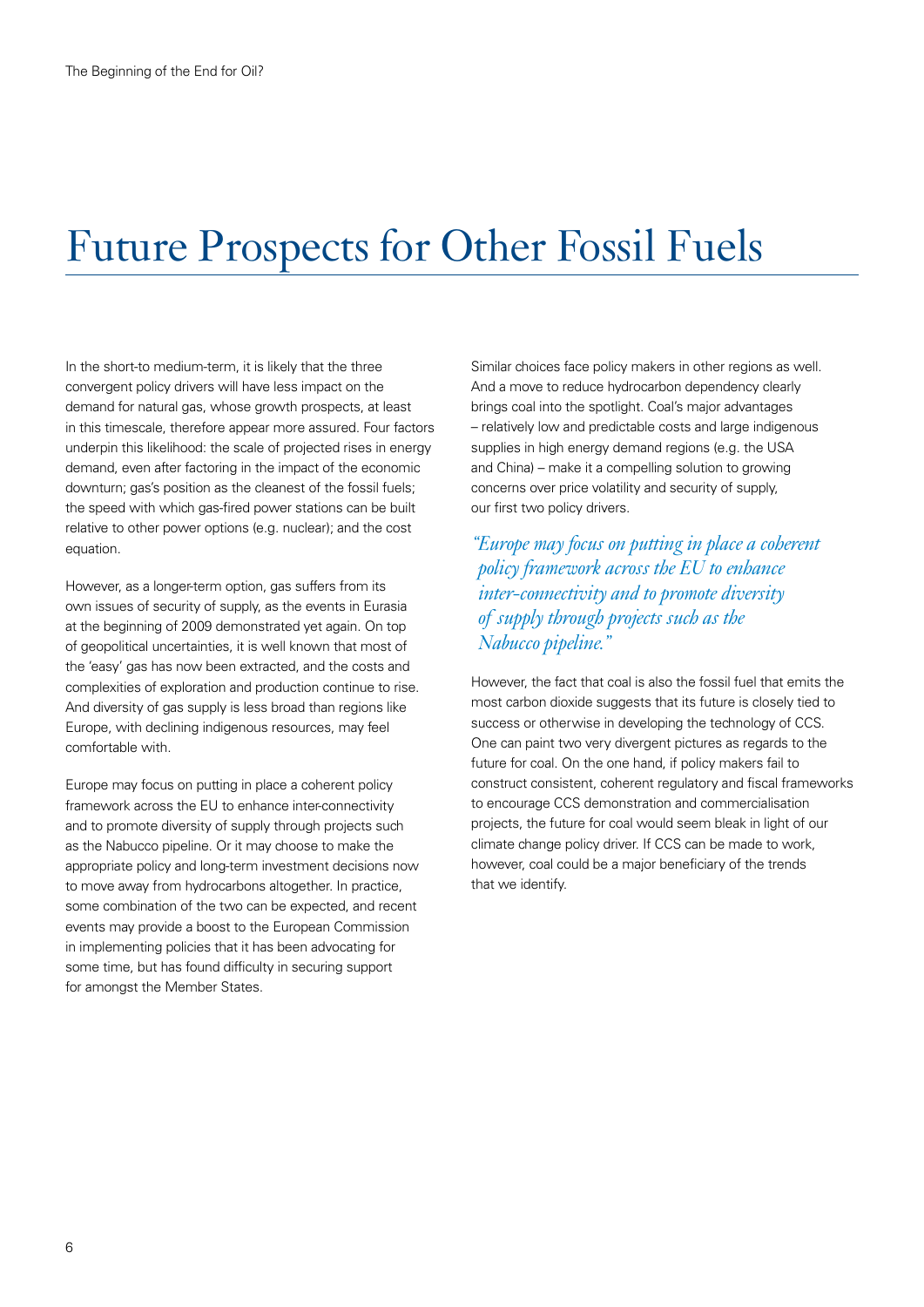# Conclusion: The Implications of a Changing Value Chain

The regulatory frameworks and incentivisation structures to encourage the necessary investment for a greener energy future are still in the early stages in Europe and virtually non-existent in the USA. However, the three policy drivers that we have highlighted are very real and very immediate, and liable to prove compelling to policy-makers in the major consuming regions (with President Obama already preaching a very different gospel to that of his predecessor…).

In the transformational scenario that we have sketched, the policy pressures of increasing price volatility, decreasing supply security, and the growing impact of the climate change agenda raise important strategic issues for every player in the energy business. Oil and gas companies, for example, may need to give renewed thought to the longer-term sustainability of their business models, and consider accelerating the move to spread themselves into other parts of the energy value chain. This may include considering the implications of a world in which electricity is increasingly the vector for delivering useful energy to the consumer, with all that that entails in terms of the need for multiple new sources of clean power and of the infrastructure to deliver it.

There is a distinct possibility of a radical shift in the energy path the world is following. The real question, in fact, is not so much if this is going to happen as when. With the real possibility that oil demand may peak much sooner than many people think, it would seem prudent, at the least, for companies across the energy sector to start building a revised concept of long term oil demand into their vision of where they want or expect to be in 20 years' time.